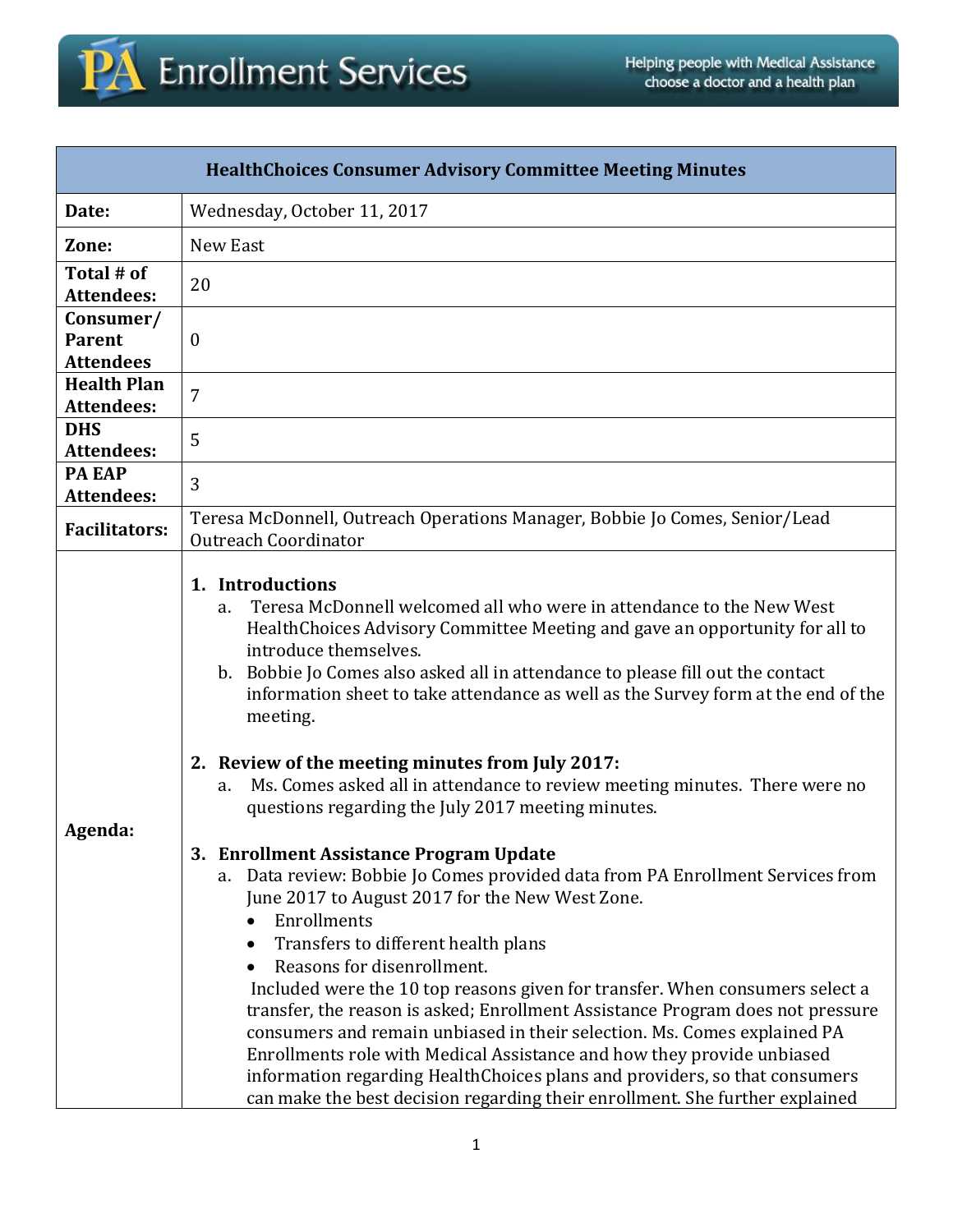that they send out mailings and make outbound phone calls to secure consumer enrollments.

\*See Enrollment Questions & Answers from the Health Choices Advisory Committee Meeting on the Enrollment Q&A document.

### **4. Feature Presentation: " Supporting Pennsylvanians through Housing Presented by: Ben Laudermilch, Executive Housing Director Pennsylvania Department of Human Services/Housing**

- Too many Pennsylvanians in Institutions could live in the community with assistance.
- Transitioning 500 individuals from the 53, 754 from nursing homes to independent living could save \$15.7 million per year.
- 15, 421 experienced homelessness in January of 2015 alone: among them were veterans, school aged children and families. The average test school of a child with a home was 71%, a child without a home; 45%
- PA had a 4.65 increase in homelessness.
- Too many are rent burdened due to low income.
- No more than 30% of housing budget should take up the income but to afford an average one bedroom of \$739 per month you would need to make \$14.21 per hour yet the minimum wage is \$7.25.
- Solutions: Remove barriers, connect people with housing opportunities, expand affordable housing, partner with local agencies, pool resources and share ideas and utilize data to share ideas.

# **Strategy No. 1: Connect People to Housing**

- Goal No. 1: Build better local and state housing partnerships.
- Goal No. 2: Provide IT tools to the local referral network to better connect individuals and families to housing.
- Goal No. 3: Expand the Section 811 Project Rental Assistance Program in partnership with PHFA.

## **Strategy No. 2: Strength Services and Supports that address housing needs.**

- Goal No. 1: Maximize Medicaid funding for housing-related services and supports
- Goal No. 2: Increase housing opportunities and services for individuals in the criminal justice system with mental illness and substance abuse disorder.

# **Strategy No. 3: Expand Funding Opportunities for Housing**

- Goal No. 1: Develop public and private partnerships.
- Goal No. 2: Target existing DHS resources for housing programs.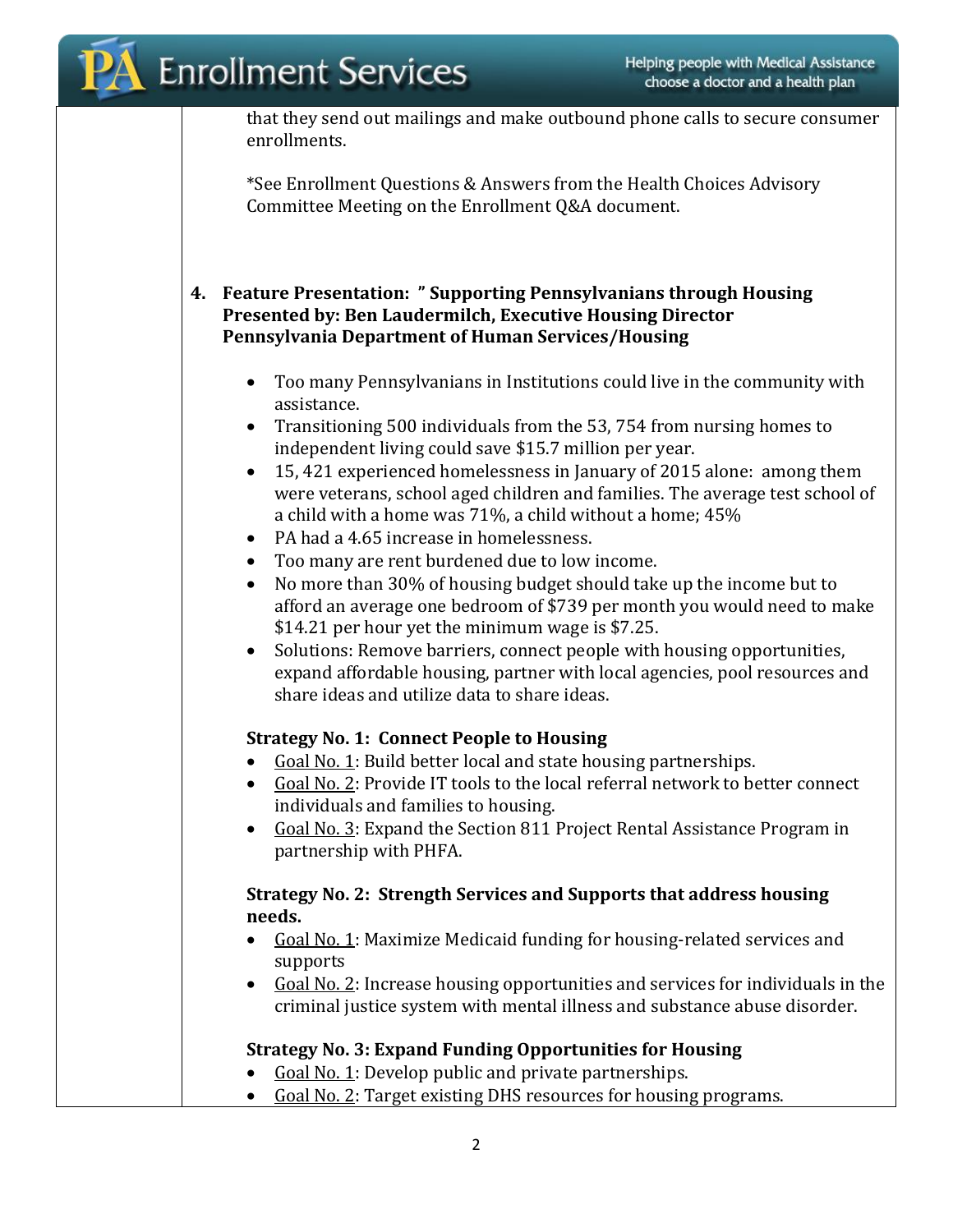|                                                                                                                                                                                                                                                                                                                                                               | <b>Enrollment Services</b>                                                                                                                                          | Helping people with Medical Assistance<br>choose a doctor and a health plan |
|---------------------------------------------------------------------------------------------------------------------------------------------------------------------------------------------------------------------------------------------------------------------------------------------------------------------------------------------------------------|---------------------------------------------------------------------------------------------------------------------------------------------------------------------|-----------------------------------------------------------------------------|
|                                                                                                                                                                                                                                                                                                                                                               | Goal No. 3: Redirect existing homeless and housing services resources<br>$\bullet$<br>toward housing; partner with DCED, PHFA and the Homeless Continua of<br>Care. |                                                                             |
| <b>Strategy No. 4: Measure and Communicate Progress</b><br>Goal No. 1: Track metrics and measure outcomes<br>$\bullet$<br>Goal No. 2: Continually improve DHS programs.<br>Goal No. 3: Communicate the progress of the DHS Housing Strategy to<br>$\bullet$<br>stakeholders and advocates.<br>DHS Five Year Housing Strategy: www.dhs.pa.gov/citizens/housing |                                                                                                                                                                     |                                                                             |
|                                                                                                                                                                                                                                                                                                                                                               | Other resources:<br>www.dhs.pa.gov/citizens/healthcaremedicalassistance/healthchoicesgener<br>$\bullet$<br>alinformation                                            |                                                                             |
|                                                                                                                                                                                                                                                                                                                                                               | DHS waivers: www.dhs.pa.gov/learnaboutdhs/waiverinformation                                                                                                         |                                                                             |
|                                                                                                                                                                                                                                                                                                                                                               | <b>CMCS Housing Services Informational Bulletin:</b><br>$\bullet$<br>www.medicaid.gov/federal-policy-guidance/downloads/CIB-06-26-<br>2015.pdf                      |                                                                             |
|                                                                                                                                                                                                                                                                                                                                                               | PHFA's Online Rental & Homeownership Search Tool<br>$\bullet$<br>www.pahousingsearch.com                                                                            |                                                                             |
|                                                                                                                                                                                                                                                                                                                                                               | <b>Contact Information:</b><br>Ben Laudermilch, Executive Housing Director<br>$\bullet$<br>717-409-3653 belaudermi@pa.gov                                           |                                                                             |
|                                                                                                                                                                                                                                                                                                                                                               | Jonathan McVey, Executive Housing Coordinator<br>717-395-9435<br>jomcvey@pa.gov                                                                                     |                                                                             |
|                                                                                                                                                                                                                                                                                                                                                               | Beth Ellis, Executive Housing Specialist<br>$\bullet$<br>717-909-2006<br>bellis@housingallicancepa.org                                                              |                                                                             |
|                                                                                                                                                                                                                                                                                                                                                               | Opened and reviewed the DHS Housing Website<br>www.dhs.pa.gov/citizens/housing and explore other resources on the link.                                             |                                                                             |
|                                                                                                                                                                                                                                                                                                                                                               | *See Housing Questions & Answers from the Health Choices Advisory<br>Committee Meeting on the Housing Q&A document.                                                 |                                                                             |
|                                                                                                                                                                                                                                                                                                                                                               |                                                                                                                                                                     |                                                                             |